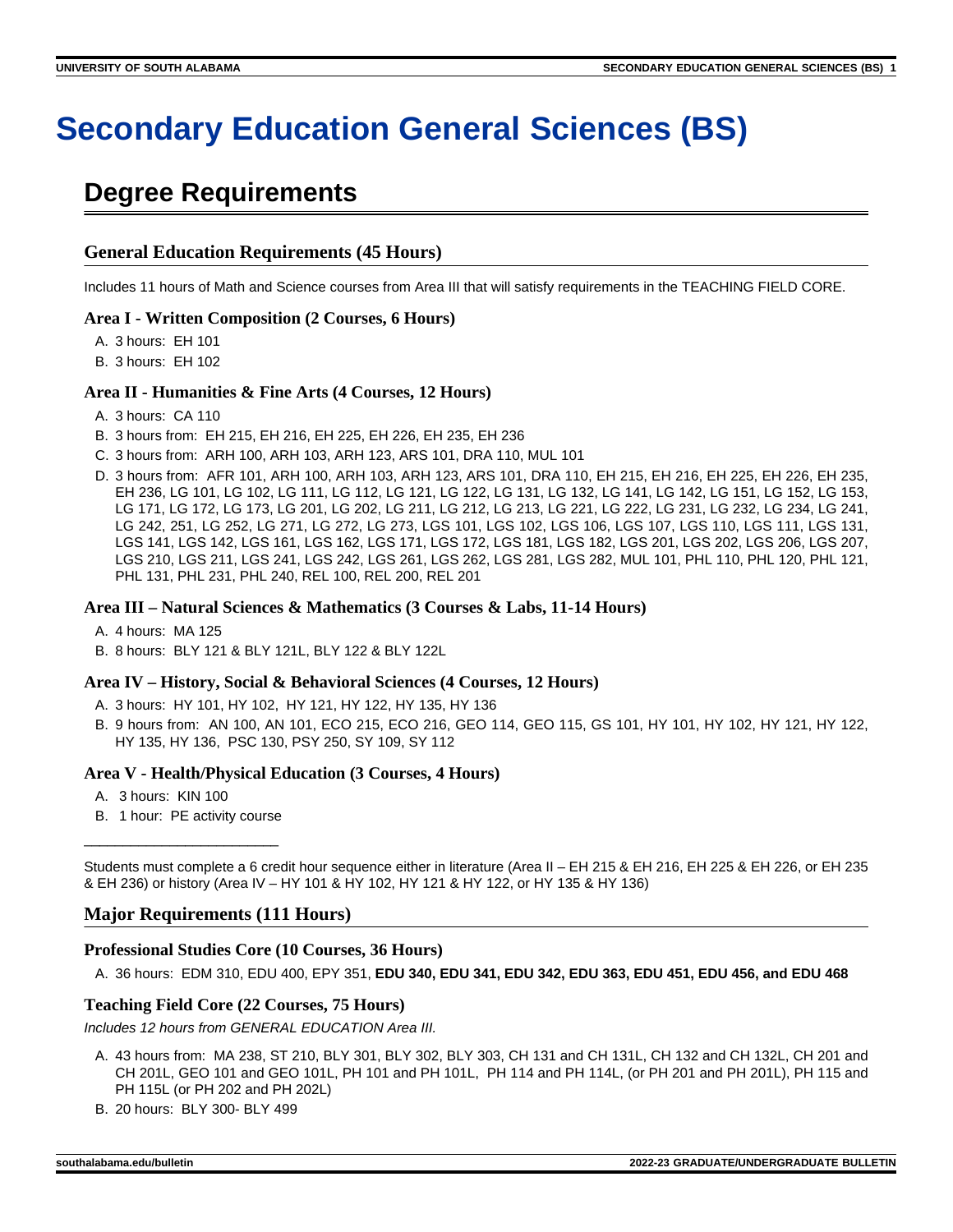#### **Minor Requirements (0 Hours)**

A minor is not required for this degree program

#### **Notes:**

\* Recommended Course

BOLD courses require admission to Candidacy as a prerequisite

#### **Additional Information**

#### **E-portfolio And Assessment**

Students enrolled in education classes are required to purchase a LiveText membership.

• <https://www.southalabama.edu/colleges/ceps/livetext.html>

#### **Teacher Candidacy – Secondary Education**

This major contains a professional component (Candidacy) comprised of upper level education courses (300-400 levels), grouped into three semesters (as shown on graduation plan), and are only available to students who have gained admission to Teacher Candidacy.

#### **Admission Requirements For Teacher Candidacy**

#### Courses and GPA

- Courses: CA 110, EH 101, EH 102, EDM 310, EDU 400, EPY 351, and 75% of Teaching Field (or no more than one semester of Teaching Field courses between methods and internship)>
- Hours: 60 credit hours of degree requirements completed
- Minimum Grade Point Averages: 2.5 Program, 2.5 Professional Studies, 2.5 Teaching Field, and 2.5 USA GPA (all GPAs found in degree audit). No grade below a "C" is accepted in Professional Studies.

#### ALSDE Background Check

• [https://www.alabamaachieves.org/teacher-center/teacher-preparation/#Background\\_Clearance](https://www.alabamaachieves.org/teacher-center/teacher-preparation/#Background_Clearance)

Application, Liability Insurance, and Interview

• Completed and scheduled in the UCOM Advising Center during the semester prior to beginning Teacher Candidacy

#### **Prerequisites And Certification/Graduation Requirements:**

Semester 1 of Teacher Candidacy: EDU 340 (Prerequisite Below)

• Admission to Teacher Candidacy

Semester 2 of Teacher Candidacy: Methods Block (Fall Only-15 Credit Hours) (Prerequisites Below)

- Successful Completion of EDU 340 with a Grade of C or better
- GPAs at Admission Requirements Levels

Semester 3 of Teacher Candidacy: Internship (Prerequisites Below)

- Praxis Teaching Field Content Knowledge Passing Score [https://www.ets.org/praxis/al/al\\_teacher\\_ed/](https://www.ets.org/praxis/al/al_teacher_ed/)
- Successful Completion of Methods Block with Grades of C or better
- GPAs at Admission Requirement Levels
- Student Teaching Application

Certification/Graduation Requirements

- Successful Completion of Student Teaching
- GPAs at Admission Requirement Level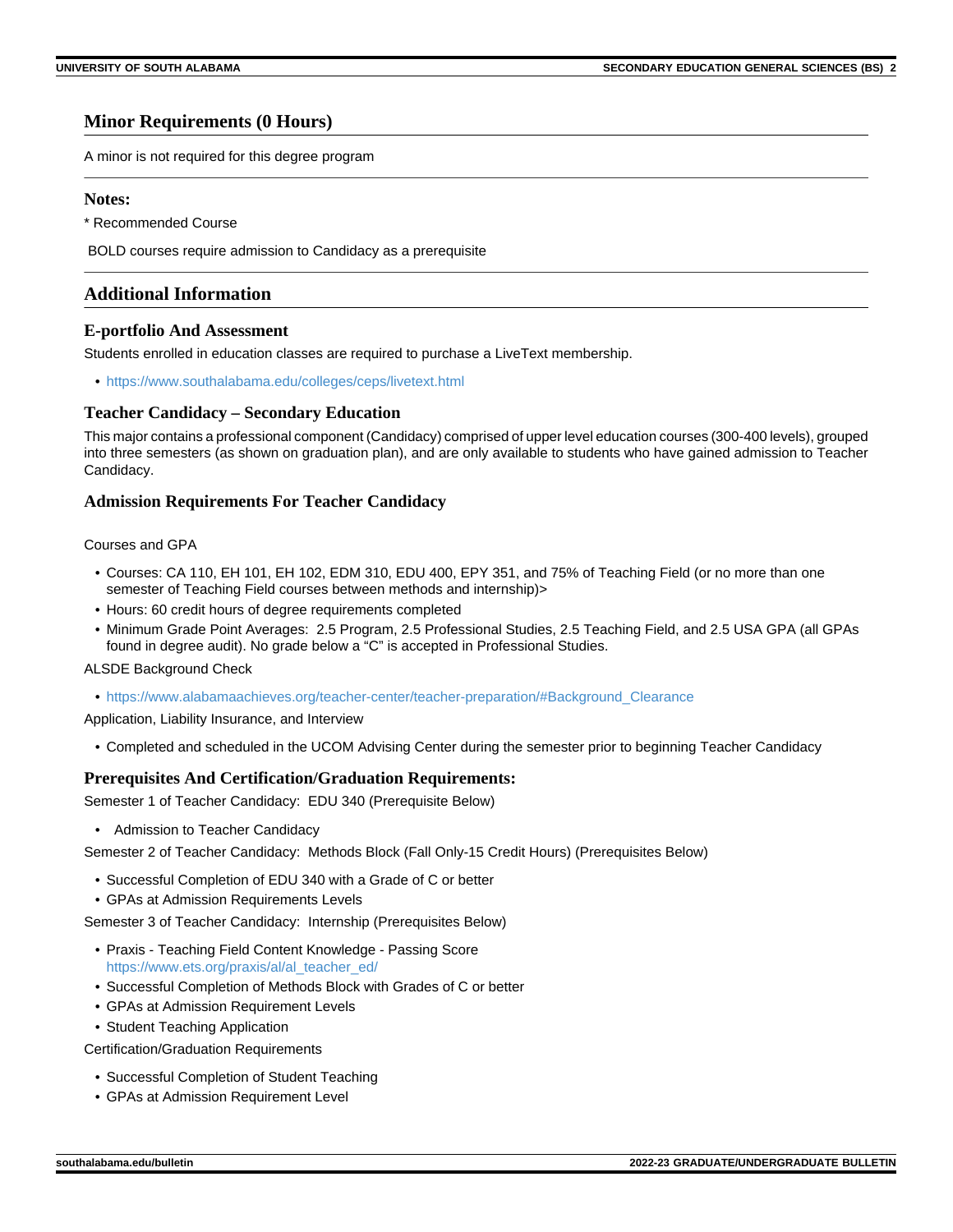- Passing Score om edTPA
- Application for Certification and Graduation

Secondary students will be required to participate in an opening of school experience during the fall immediately preceding either their methods block classes or their student teaching. This experience will take place at the beginning of the public school year which is prior to the beginning of U.S.A. classes.

**NOTE: Praxis tests requirements are subject to change as prescribed by the ALSDE. Prior to registering for any Praxis exam, please verify current requirements by going directly to the ALABAMA portion of the ETS Praxis website at http:// ets.org/praxis/al.**

### **Graduation Plan**

#### **Secondary Education General Science (BS): (155 Total Hours)**

#### **First Year - Fall Semester**

| <b>Course Description</b>    | <b>Hours</b> |
|------------------------------|--------------|
| <b>English Composition I</b> | 3            |
| General Biology I            | 3            |
| General Biology I Lab        | 1            |
| **Area IV, B                 | 3            |
| Calculus I                   | 4            |
| <b>PE Activity Course</b>    | 1            |
|                              |              |
|                              |              |
| <b>Total Hours</b>           | 15           |
|                              |              |

#### **First Year - Spring Semester**

| <b>Course ID</b>     | <b>Course Description</b>     | <b>Hours</b> |  |
|----------------------|-------------------------------|--------------|--|
| EH 102 (CP)          | <b>English Composition II</b> | 3            |  |
| <b>BLY 122 (PR)</b>  | General Biology II            | 3            |  |
| <b>BLY 122L (PR)</b> | General Biology II Lab        |              |  |
| History              | **Area IV, A                  | 3            |  |
| MA 126 (PR)          | Calculus II                   | 4            |  |
| <b>KIN 100</b>       | Concepts of Health & Fitness  | 3            |  |
|                      |                               |              |  |
|                      | <b>Total Hours</b>            | 17           |  |
|                      |                               |              |  |

#### **Second Year - Fall Semester**

| <b>Course ID</b> | <b>Course Description</b> | <b>Hours</b> |
|------------------|---------------------------|--------------|
| CA 110 (CP)      | <b>Public Speaking</b>    |              |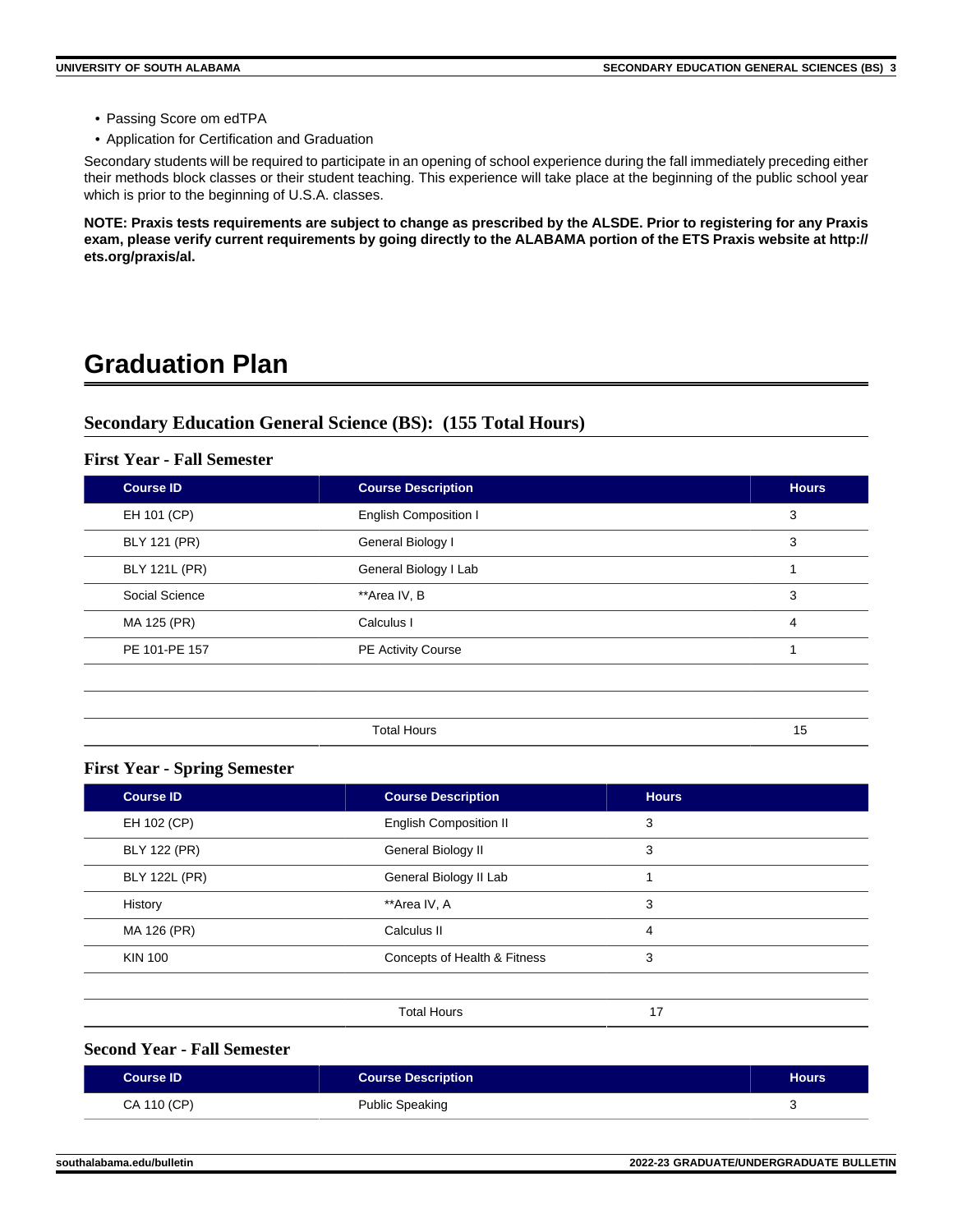| CH 131 (PR)  | General Chemistry I     | 3  |
|--------------|-------------------------|----|
| CH 1311 (PR) | General Chemistry I Lab |    |
| Fine Art     | **Area II, C            | 3  |
| Literature   | **Area II, B            | 3  |
| MA 227 (PR)  | Calculus II             | 4  |
|              |                         |    |
|              |                         |    |
|              | <b>Total Hours</b>      | 17 |
|              |                         |    |

#### **Second Year - Spring Semester**

| <b>Course ID</b>       | <b>Course Description</b>     | <b>Hours</b> |
|------------------------|-------------------------------|--------------|
| <b>BLY 301</b>         | Cell Biology                  | 3            |
| <b>BLY 302</b>         | Genetics                      | 3            |
| CH 132 (PR)            | <b>General Chemistry II</b>   | 3            |
| CH 132L (PR)           | General Chemistry II Lab      |              |
| GEO 101                | <b>Atmospheric Processes</b>  | 3            |
| <b>GEO 101L</b>        | Atmospheric Process Lab       |              |
| MA 238                 | <b>Differential Equations</b> | 3            |
| <b>Take Core Exams</b> |                               |              |
|                        | <b>Total Hours</b>            | 17           |

#### **Third Year - Fall Semester**

| <b>Course ID</b> | <b>Course Description</b>      | <b>Hours</b> |
|------------------|--------------------------------|--------------|
| <b>BLY 303</b>   | Ecology and Evolution          | 3            |
| CH 201           | Organic Chemistry I            | 3            |
| CH 201L          | Organic Chemistry I Lab        | 4            |
| PH 114 (PR)      | Physics with Algebra-Trig I    | 4            |
| PH 114L (PR)     | Physics with Algebra-Trig I    | 4            |
| ST 210           | Stat Reasoning and Application | 3            |
|                  |                                |              |
|                  | <b>Total Hours</b>             | 15           |

### **Third Year - Spring Semester**

| <b>Course ID</b>         | <b>Course Description</b>        | <b>Hours</b> |
|--------------------------|----------------------------------|--------------|
| EPY 351 (CP)             | Human Growth and Development     |              |
| BLY 300-BLY 499 Elective | Upper Level Biology Course       | 4            |
| BLY 300-BLY 499 Elective | Upper Level Biology Course       |              |
| PH 115                   | Physics with Algebra-Trig II     |              |
| PH 115L                  | Physics with Algebra-Trig II Lab |              |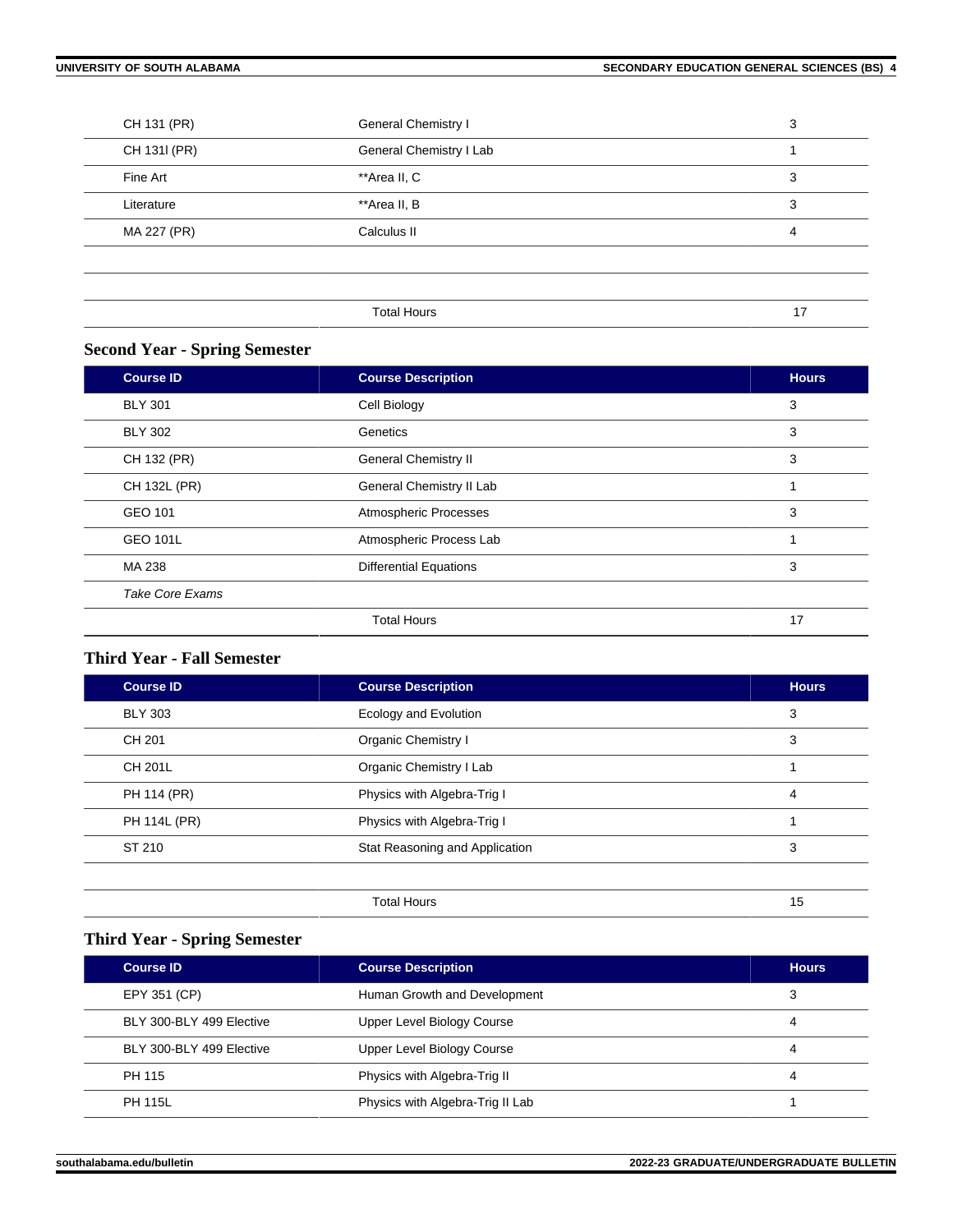Social Science \*\*Area IV, B 3

#### Total Hours 16

**Fourth Year - Fall Semester**

| <b>Course ID</b>           | <b>Course Description</b>            | <b>Hours</b> |
|----------------------------|--------------------------------------|--------------|
| EDM 310 (CP)               | Microcomputing Systems in Education  | 3            |
| EDU 400 (CP)               | Ed of Exceptional Children and Youth | 3            |
| EPY 351 (CP)               | Human Growth and Development         | 3            |
| BLY 300-BLY 499 Elective   | Upper Level Biology Course           | 4            |
| PH 101                     | Intro to Astronomy                   | 3            |
| <b>PH 101L</b>             | Intro to Astronomy Lab               |              |
| <b>Apply for Candidacy</b> |                                      |              |
|                            | <b>Total Hours</b>                   | 17           |

#### **Fourth Year - Spring Semester**

| <b>Course ID</b>                          | <b>Course Description</b>           | <b>Hours</b> |
|-------------------------------------------|-------------------------------------|--------------|
| BLY 300-BLY 499 Elective                  | Upper Level Biology Course          | 4            |
| BL 300-BLY 499 Elective                   | Upper Level Biology Course          | 4            |
| <b>History/Social Science</b><br>Elective | **Area IV, B                        | 3            |
| Literature/Fine Art or<br>Humanities      | **Area II, D                        | 3            |
| EDU 340 (Spring or<br>Summer Only)        | <b>Fundamentals of Teaching (W)</b> | 3            |
|                                           | <b>Total Hours</b>                  | 13           |

#### **Fifth Year - Fall Semester**

| <b>Course ID</b>                               | <b>Course Description</b>             | <b>Hours</b> |
|------------------------------------------------|---------------------------------------|--------------|
| EDU 341 (Fall Only)                            | Teaching Skills (W)                   | 3            |
| EDU 342 (Fall Only)                            | <b>Secondary Field Experience</b>     | 3            |
| EDU 363 (Fall Only)                            | <b>Teaching Special Need Learners</b> | 3            |
| EDU 363 (Fall Only)                            | <b>Content Area literacy</b>          | 3            |
| <b>Teaching Science</b><br>EDU 456 (Fall Only) |                                       | 3            |
| <b>Apply for Graduation</b>                    |                                       |              |
|                                                | <b>Total Hours</b>                    | 15           |

#### **Fifth Year - Spring Semester**

| <b>Course ID</b> | <b>Course Description</b> | <b>Hours</b> |
|------------------|---------------------------|--------------|
| <b>EDU 468</b>   | Internship - Science      |              |